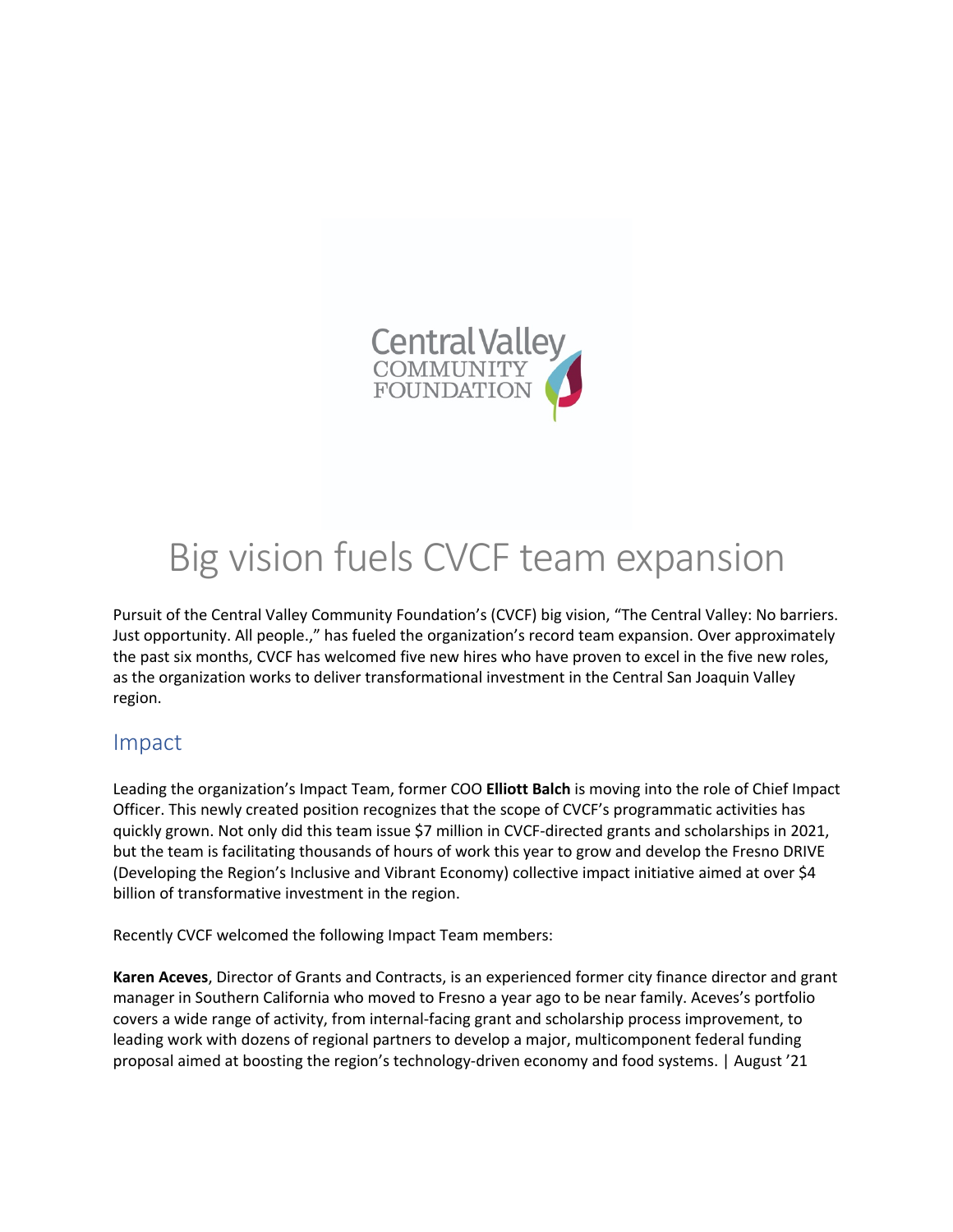**Christy Patch, JD, PhD,** Senior Program Officer for Collective Impact, is leading CVCF's crosscutting backbone support for the Fresno DRIVE initiative. A Fresno native, attorney, and public health researcher who previously led a collective impact initiative in San Diego County, Dr. Patch is quarterbacking the complex and intense process for bringing the entire DRIVE portfolio of programs forward to implementation with equitable, accountable plans for results, and processes established for evaluating and learning over time. | November '21

**Julie Vue**, Program Officer for Racial Equity, will make her full-time start at CVCF in late April. Vue, a Fresno native, has been Director of Youth and Education Programs for the Orange County Human Relations Council, a nonprofit organization working to advance intersectional equity and violence prevention in partnership with schools, corporations, cities, foundations and individuals. Her work at CVCF will center on Fresno DRIVE as the initiative takes on new challenges and opportunities to ensure resident oversight and ownership. | March '22

Additional Impact Team members include: Senior Program Officer **Artie Padilla**, Program Officer **Marcos Osorio**, and Program Associate **Phuong Bui-Sears**.

"The Impact team maintains a laser focus on building the region's ability to absorb capital investment, while simultaneously reversing the racial inequities that have held our region back from realizing inclusive prosperity," said CVCF CEO **Ashley Swearengin**. "Our growing team of superstars creates a strong backbone for coordinated, collective action to transform our community."

### Advancement and Operations

**Heather Brown** joins CVCF as the new Chief Operating Officer on March 21. In this role, Brown will lead the organization's Advancement Team, which works to connect CVCF to local donors, statewide partners, and funders beyond the region, highlighting work happening in the Valley and at CVCF. Brown will simultaneously work internally to coordinate staff support and development team wide. Brown was previously the Chief Administrative Officer at the Fresno Economic Opportunities Commission, has an extensive background in human resources, and had been a CVCF board member since 2021.

**Taylor Kimber** is CVCF's Local Philanthropy Manager. Kimber returned to her native Fresno from the Bay Area where she served as a District Representative, is in frequent contact with CVCF's donors and is responsible for initiatives to connect and unite the donor community. | September '21

Other Advancement Team members include Director of Local Philanthropy **Hannah Johnson**, Director of External Affairs **Sarah Moffat**, Merced Regional Director **Cori Lucero**, and Communications Manager **Chelsea Rasmussen**.

"The work of Heather and the Advancement team ensure people in our Valley and beyond know what innovative work is happening at CVCF and all around us in our communities," said CVCF Board Chair **Rod Thornton**. "The board has vision of making CVCF's work scalable and sustainable, and the Advancement team has our enthusiastic support in making that vision a reality."

Also essential in supporting the organization's growth, is the Stewardship Team led by Chief Financial Officer **Kerri Horn**, and includes the following roles: Controller **Travis Jeffus**, Director of Donor Services